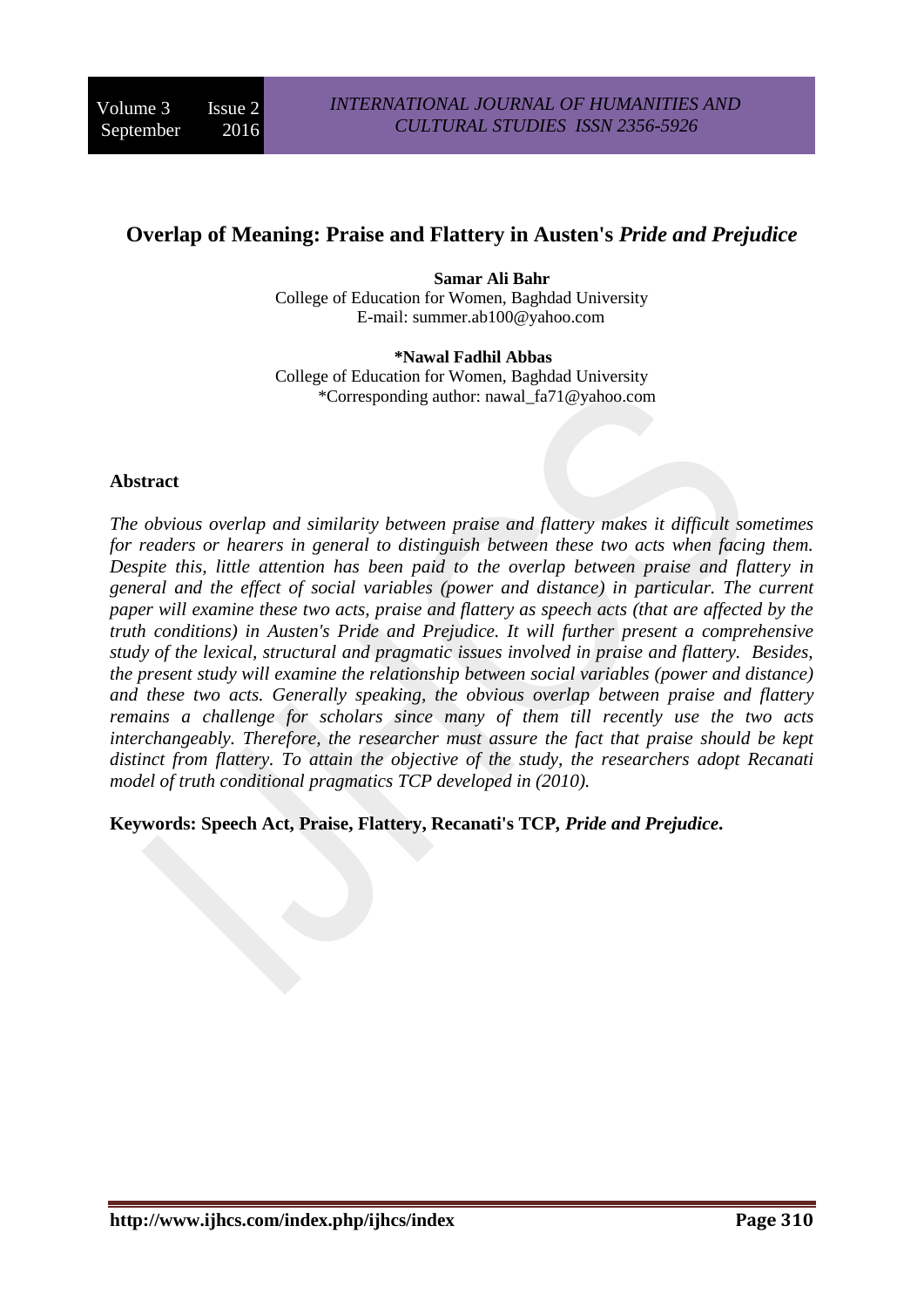# **1. Introduction**

Human language is a highly communicative system, where people use so many speech acts in order to communicate. Foers and Jones (1960, p. 122) state that, ''[w]e use language in order to communicate with one another, to express our personal reactions to situation, to stimulate a response in someone else, and for the sake of thinking something out''. Thus, language is affected by social relations. Accordingly, the context should be taken into consideration in the analysis of language and this is what pragmatics does. The term pragmatics was coined in the 1930s by the philosopher C.W. Morris who defined it as "the study of the relation of signs to interpreters"(1938:6). Accordingly, pragmatics is concerned with the use of language in social contexts and the ways in which people produce and comprehend meanings through language. Searle (1979, p. 31) asserts that in an indirect speech act ''S communicates to H more than he actually says by way of relying on their mutually shared background information, both linguistic and nonlinguistic, together with the general power of rationality and inference on the part of the hearer''. This means that the perlocutionary act is not usually explicit to the hearer; especially with some problematic acts such as praise and flattery. Praise sometimes overlaps with flattery and vice versa. The reason behind this overlap is that praise and flattery are subjective to the pragmatic situation. This depends on three dimensions which are: linguistic items, the users of these linguistic items and the situation in which they are used (Holmes, 2008: p.9).

This confusing aspect of the two acts leads the researchers to explore and clarify the nature of praise and flattery acts from a pragma-linguistic point of view. The major aspects of the two acts that will be examined are: the differences between the standing and occasional meanings of praise and flattery encountered in Jane Austen's Novel *Pride and Prejudice*, and the effect of social variables, namely power and social distance, on these two acts. The researchers have a keen interest to shed light on this problematic area by examining these acts in a literary work, namely, Jane Austen's *Pride and Prejudice* to see to what extent both speech acts vary or similar. In this regard, it must be made clear that there were many attempts to analyze the novel from literary and linguistic points of view. But from a pragmatic perspective, to the researchers' knowledge, no attempt has been done. That is why the researchers of this study intend to conduct a pragmatic study to see to what extent praise and flattery are pragmatically different.

# **2. An Overview of Speech Acts**

Crystal (2008) defines speech acts as "a theory by J. l. Austin (1962) which analyses the role of utterances in relation to the behaviour of speaker and hearer in interpersonal communication". This theory starts with the distinction between two types of speech which are constative and performative. Constative expressions are those expressions which have no action in uttering them, while performative expressions are those which have an action by uttering them. To clarify this idea, Austin presents his famous two examples:

- "The name of this ship is Queen Elizabeth", and,
- "I name this ship Queen Elizabeth" (Austin, 1962: pp.103-106).

Leech (1983, p. 199) asserts that when a speech act is uttered, three basic acts are formed; these include the following:

**1. Locutionary act:** This component implies performing the act of saying something;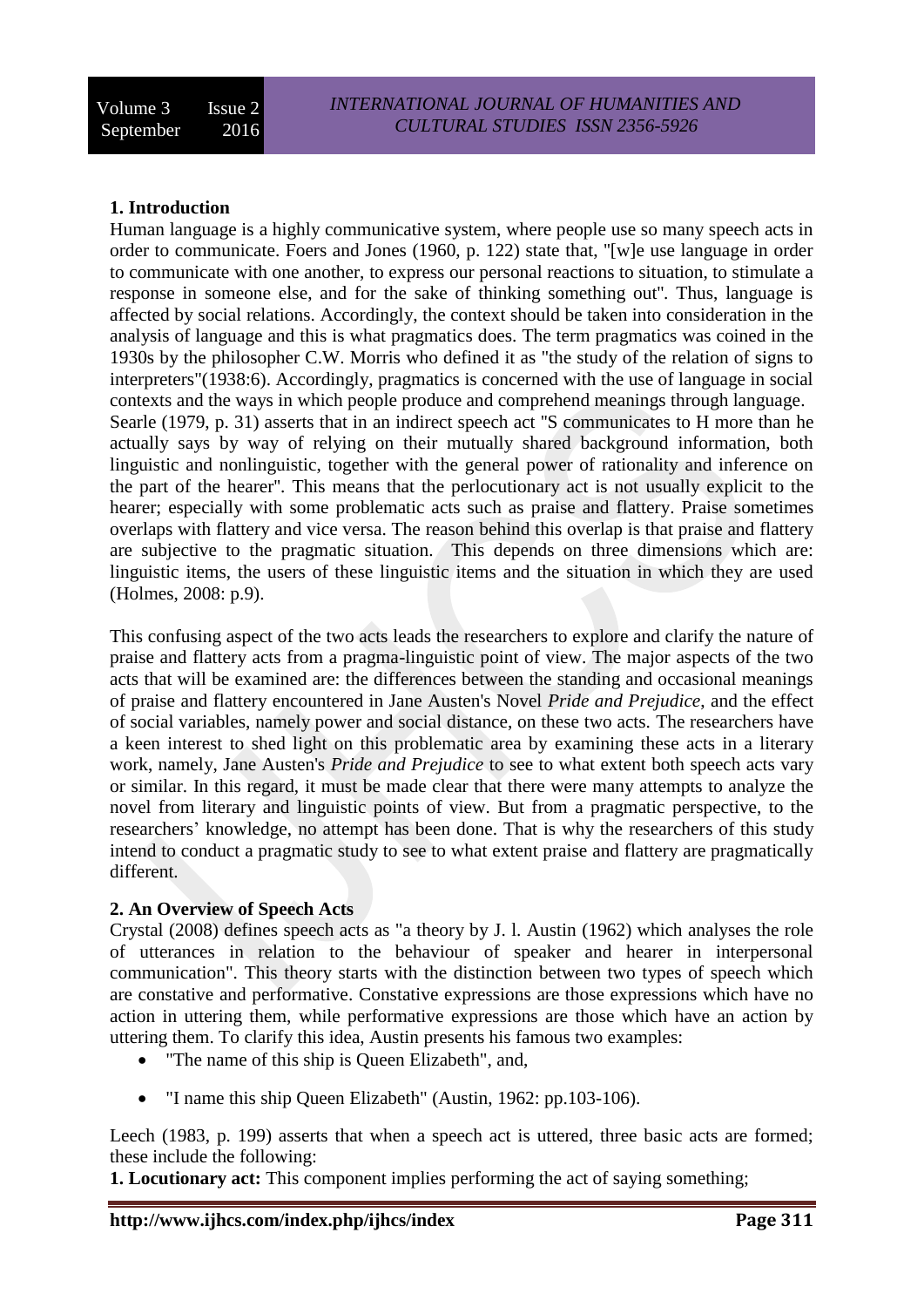**2. Illocutionary act:** This component involves performing an act in saying something; and

# **3. Perlocutionary act:** This act maintains performing an act by saying something.

Concerning these three acts, Huang (2007, pp. 103-104) states that the illocutionary acts are under the control of the speaker while the perlocutionary effects are not. Thus, the illocutionary acts are usually determinate whereas the perlocutionary effects are indeterminate and are tied to linguistic forms.

Thomas (1995, p. 50) discussed the notion that there are some cases where the locutionary could have more than one illocutionary force. That is, the meaning of the locutionary act is context-dependent, as illustrated below:

• What time is it?

This utterance could mean one of the following:

- S wants to know the time.
- $\bullet$  S is upset because H is late.
- S wants H to leave.

Later on, the student of Austin, Searle developed the speech act theory. He asserted that there are two kinds of speech acts which are direct and indirect speech acts. For instance:

• Switch the fan off.

It is a direct order.

• It becomes cold here, right?

It is a question but an indirect order. (Atchison, 1999: pp.99-100)

#### **3. What is Praise?**

To praise someone or something means to offer an assessment of it. But not just any kind of assessment; it must be a favorable assessment (Searle, 1972: p.151). The speech act of praise has been studied by different scholars. For example both Austen and Searle agree that praise is an expressive act. While others, such as Leech (1983: p.104), call praising a speech act whose illocutionary force depends on the social goals. It is essentially polite and takes the form of positive politeness. This relates to Austin's class of behabitive and Searle's expressive (Khudhair Al-Abodi et al., 2007: p.8).

Austin (1962: p.159) states that behabitives have to do with attitudes and social behaviour. Searle (1979: p.15), on the other hand, classifies speech acts in different categories than that of Austin. According to Searle, 'praise' as a speech act belongs to expressives category, which has the function of expressing the speaker's psychological attitude specified in the sincerity condition about a state of affairs specified in the propositional content which the illocution presupposes.

According to Mey (1993: p.165), expressive speech acts express an inner state of the speaker, which is considered as a subjective speech act. This supports Austin's idea about expressives that such acts reflect the psychological state of the speaker. Searle (1979: p.15) discussed this point and stated: "In performing an expressive, the speaker is neither trying to get the world to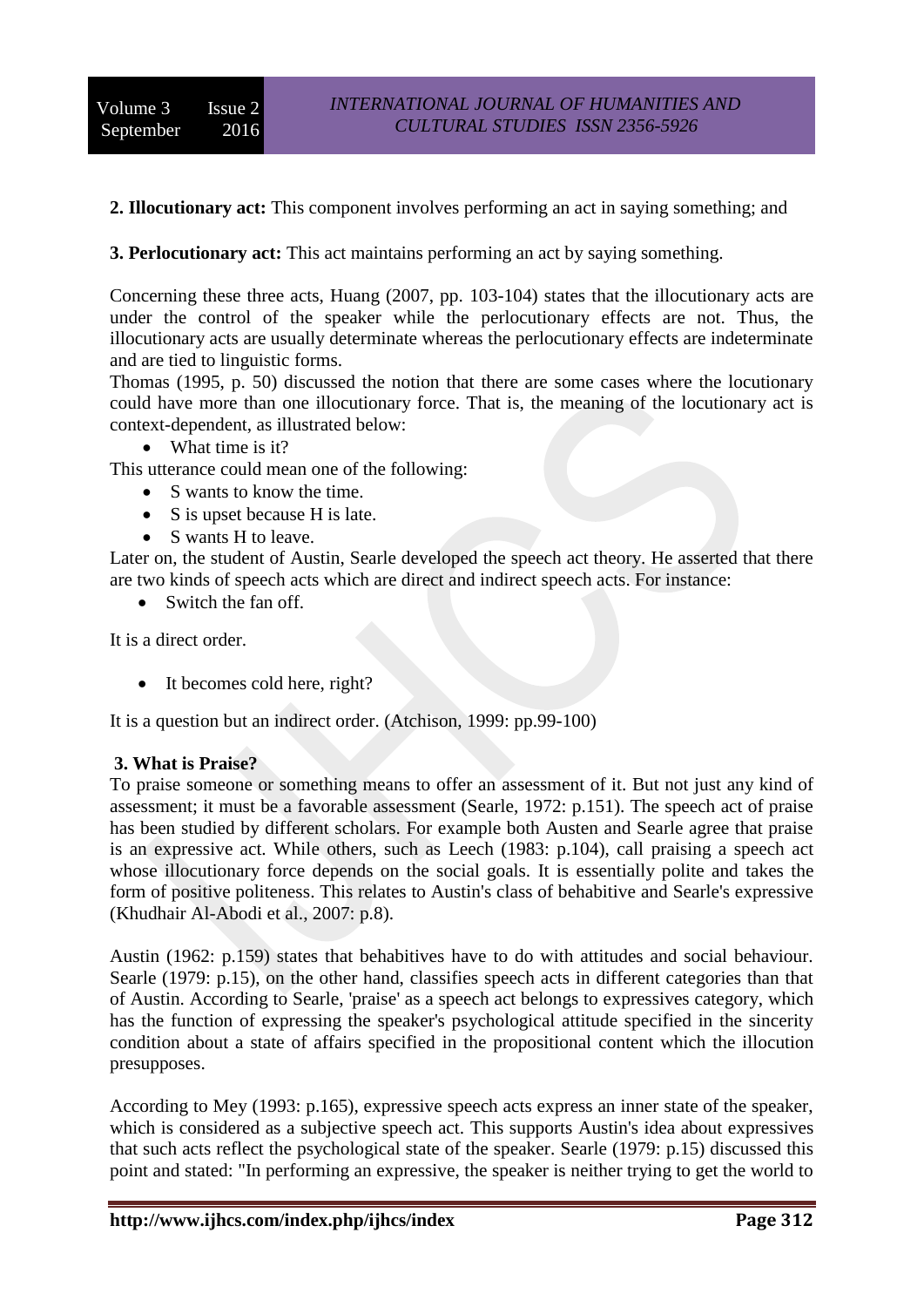match the words nor words to match the world; rather the truth of the expressed proposition is presupposed".

As for Leech (1983: p.206), he argues that expressive verbs are normally found in the construction SV (Prep) (O) (Prep) XN, where (Prep) is an optional preposition, and where XN is an abstract noun phrase or a gerundive phrase. For example:

- I praise you for your excellent cooking.
- They praise you.
- He was praising the beauties of English poetry.

Moreover, the speech act of 'praising' can be effectively expressed by what is called 'hedged performative'. A 'Hedged performative' indicates the performance of a speech act indirectly, even though a performative verb is present. Such a type of sentences contains a modal or a semi modal which may carry the illocutionary force (Fraser, 1975:187) as in:

- They who seek the Lord will praise Him. (Psalm, 22: p.26)
- I will extol the Lord with all my heart. (Psalm,111: p.7) (Khudhair Al-Abodi et al., 2007: p.9).

### **4. What is Flattery?**

Since flattery is defined as insincere praise, so it takes the form of praising speech act. According to Austin, flattery belongs to behavitives. Behavitives, as what Thakur state, are those speech acts which are used in everyday communication activities (1999, p. 105). Searle, on the other hand, considers it as an expressive speech act. Just like the speech act of praise, it is an act of expressing the speaker's feeling toward the hearer. Some dictionaries consider flattery as the excessive act of compliment.

This arises a question that is why people use the speech act of flattery? In fact, there are two reasons for this question. Firstly, which is the positive side of flattery, it means giving flattery for the sake of compliments only. Secondly, which is the negative side of flattery, it means giving flattery for the sake of deception and bribery (Eylon and Heyd, 2008). But, in both forms of flattery, it is similar to the speech act of praise lexically and syntactically.

In (2008), Eylon and Heyd conducted a study entitled "Flattery" in which they show that flattery is an ordinary vice in a double sense, virtue and vice. Flattery is considered as virtue if its aim was just a form of compliment (by which they mean praise). But, it is considered as a vice if it was for the aim of deception. Concerning the distinction between sincere and insincere flattery, they argued that this is not by the content but it is by the motive of the flatterer, the way these are understood by the flatteree and by third-party observers. This study is concerned with the psychological aspect of praise and flattery. Eylon and Heyd discussed the process of flattery as "this process goes against human nature and can succeed only with the aid of natural human pleasure in praise" (2008: p.13). Their idea is contradicted with Mandeville (1964) who states that "flattery must be the most powerful argument that could be used to human creature" (p.349). This study concludes that praising belongs to politeness strategies, whereas flattering is beyond morality. Unlike this, many studies use these terms praise, flattery, compliment interchangeably. Iman Khudhair et al. (2007) conducted a study entitled "The Use of Praise Speech Act in Selected Texts of the Holy Bible" where they reached to a conclusion that any researcher in this field has to specify his study whether s/he studies the sincere or insincere praise. This is the only way to avoid the overlap between these two acts.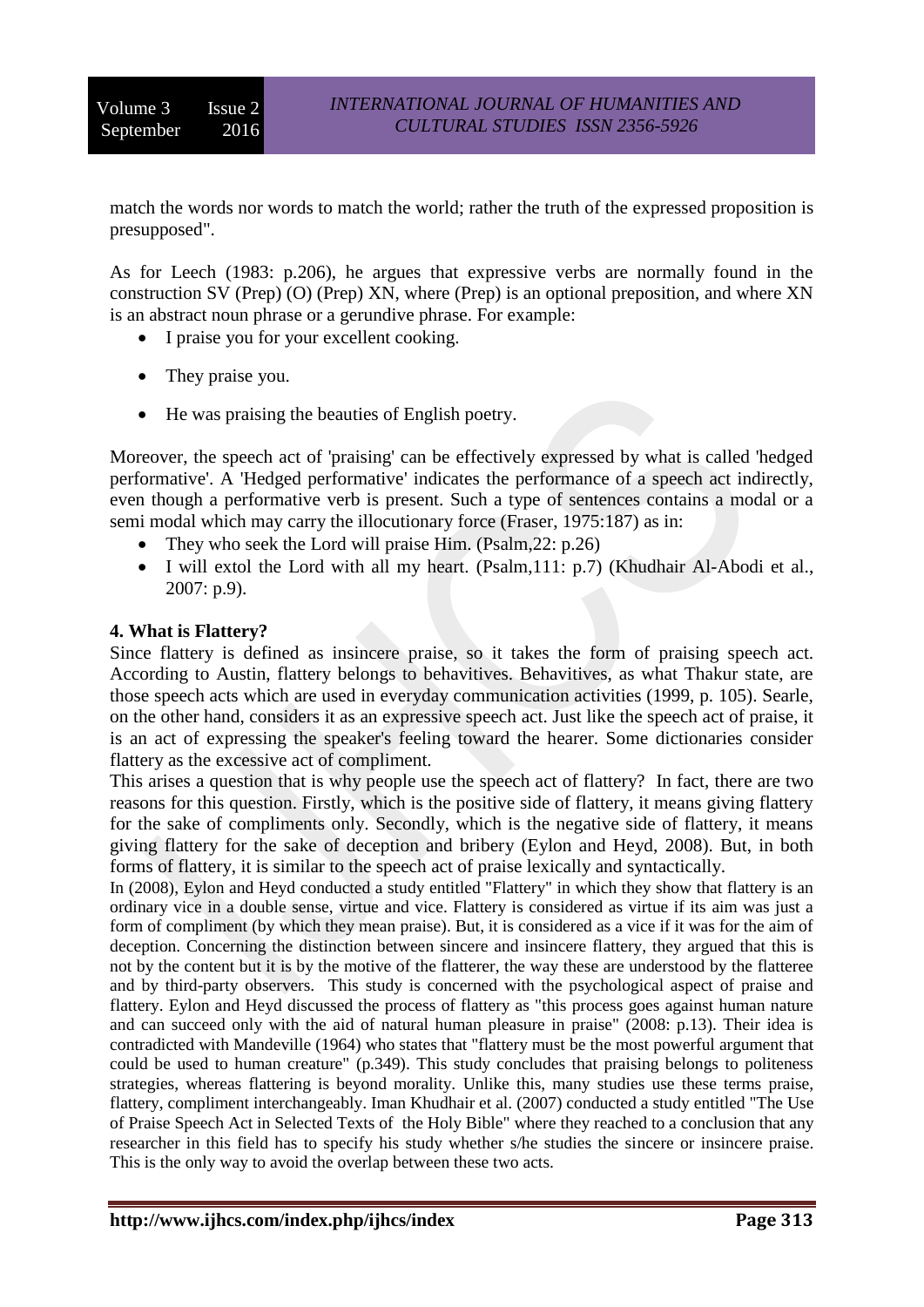# **5. Social power and distance influence on praise/ flattery**

Social power and distance are among the social variables which may affect the illocutionary act of flattery. Concerning the act of praise, social power does not affect it, since praising act is given for anyone whether he/she is powerful or not. Returning to flattery, it is one of the most important techniques in everyday social interaction, or what Edward Jones (1964) calls 'complimentary other-enhancement'. And Dale Carnegie's, in "How to Win Friends and Influence People" (Carnegie, 1936), defines flattery as 'dole out praise lavishly'. Thus, it is argued that there is now a considerable body of empirical evidence indicating that people do indeed typically increase their liking for someone who expresses approval of them (Backman & Secord, 1959; Jones, Gergen & Davis, 1962). In a broad sense, and in this regard, findings are not surprising, although as Jones has pointed out, one might expect excessive flattery to backfire in certain circumstances. That is why flattery is very influenced by social power.

As mentioned previously, flattery is an unreal intended praise and this act is usually given for a beneficial reason for the speaker. This definition provides a gap for the social power to play an important role in performing this speech act. Usually people flatter those powerful characters in their society in order to get something from them.

According to Brown & Levinson (1987), power and distance of relationships should be taken into consideration when conveying speech acts. In the case of unequal role relations, people always give a flattery to someone with more power whether they like the possession or not. Therefore, people would give flattery when they feel the addressee expects it, regardless if the addressee is an acquaintance or a friend or whether they like the possession.

In a net shell, Rummel (1976) asserts that we found the essence of power in the capacity to produce effects. Social power must also be such a capacity, but one with special attributes, intentionality and orientation towards another person. These two attributes lead other conversational participants to flatter them.

# **6. Recanati's Truth Conditional Pragmatics (2010) Model**

Although this theory is considered as a modern theory, its history is very old. It is even related to the philosophy of Plato about truth. Thus, philosophers like Schlick, Carnap, and Ayer argue that the business of a sentence is to state some fact, which it must do either truly or falsely. This philosophical idea of truth is developed by William James into his theory of truth from Peircean concept of meaning. Peirce in his article entitled "How to Make Our Ideas Clear"(1878) argues that the function of pragmatism is the clarification of our concepts and the determination of the meaning of an utterance by its context effect. James turns Peircean theory of meaning into a theory of truth by explaining meaning in terms of truth. While Peirce emphasizes the general context of a concept, James looks for particular situations in which the meaning of the concept is true. The problems of this theory are: first, what is justified for one community to believe may not be true, second, is how to explain errors or falsehoods? ( Razzaque, 1999: pp.475-476).

Strawson (1973:p.54) reaches to a conclusion that the way the locutionary meaning is assessed (either true or false) depends on what it is that being assessed. So the traditional view about a statement is only a description of state or fact. Yoshitake Masaki (2004) discussed this way of thinking where each statement itself should hold either truth or falsehood. instance, the sentence,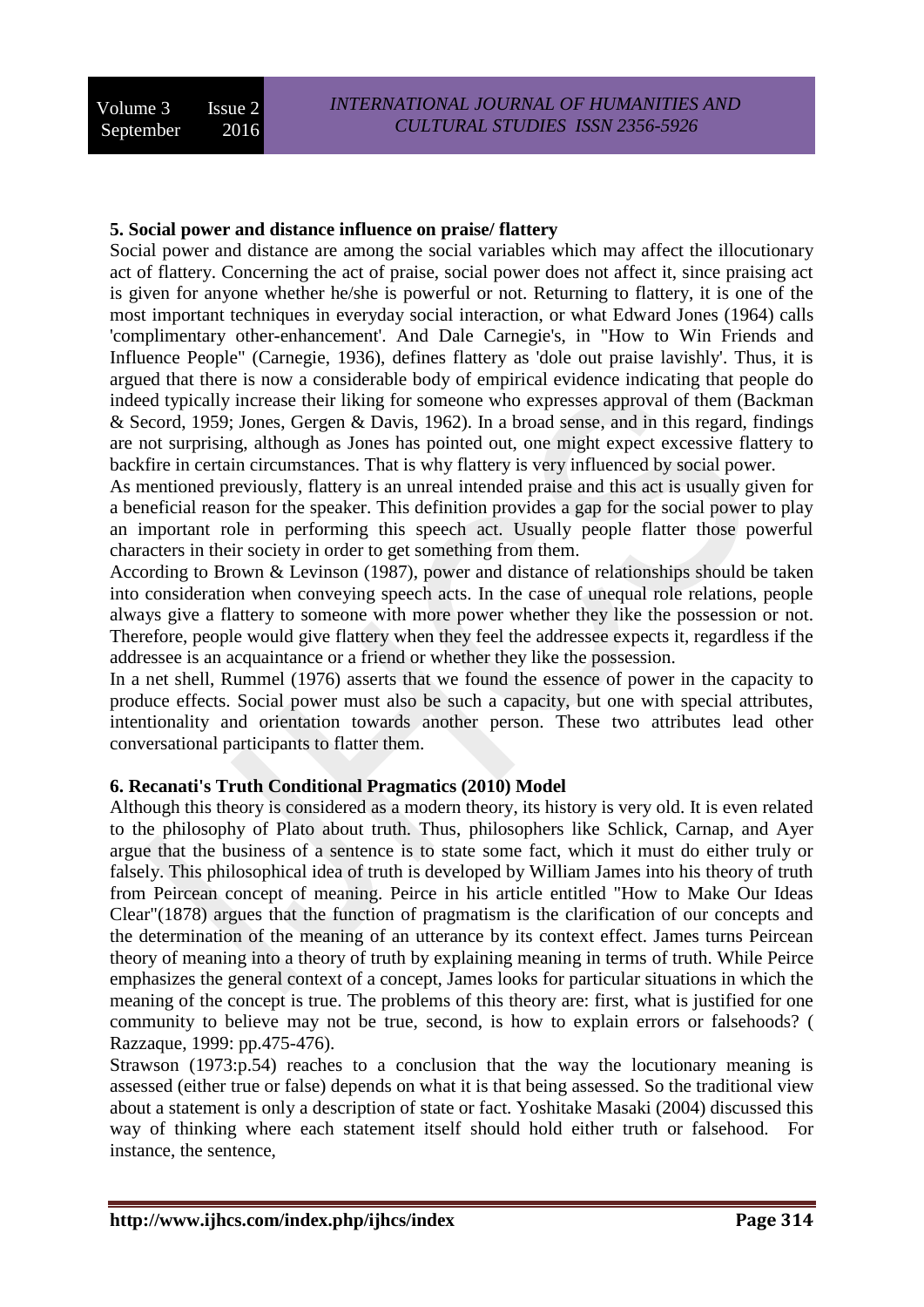- "You are a beautiful girl"

is in one sense either true or false in the light of the real world, namely whether the girl is really beautiful or not. Though, Austin points out that this utterance is more than mere description but it does things on its own. The sentence "You are a beautiful girl" can function as praise or flattery. To know the function of such a statement, it should take into consideration the pragmatic context. This was the base of Recanati's theory. Recanati (2010) suggests, in his Truth conditional Pragmatics, that the notion of what is said should be extended to cover such cases.

Recanati, unlike strawson, asserts that the illocutionary meaning amounts to the propositional content of the utterance together with all linguistic meaning (including indicated, or non- truth condition and linguistic meaning) (Corinne Iten, 2005: 48-50).

Truth-Conditional Pragmatics, by Recanati, claims that the meaning of an utterance does not alone lead to a truth-conditional content. The meaning can be pragmatically identified by many truth conditions. This pragmatic movement gives a new direction against the traditional one. Recanati calls the traditional view "Minimalism" [Recanati (2010), p. 5]. Minimalism claims that the content is essentially thought to be "what is said" by the utterance and its constitution is typically thought to be a semantic matter. TCP has new qualifications which are:

(1) An expression will frequently be ambiguous: more than one meaning is conventionally associated with it. If an expression is ambiguous, its contribution to "what is said" will depend on *which* of those conventions the speaker is participating in, on which of its meanings she "has in mind".

(2) An utterance may contain indexicals (and tenses), deictic demonstratives, or pronouns, the references of which are not determined simply by conventions. What is said by one of these terms depends on reference fixing in context, on what Recanati neatly calls "saturation" (Recanati, 2004: p. 7).

(3) It follows from this, note, that the reference of the term is determined by *a mental state of the speaker*. The context external to the speaker's mind plays a reference-determining role only to the extent that relations to that context partly constitute the mental state.

(4) So variation in truth-conditional content arising from disambiguation and reference determination is not the issue. The issue is whether there are other variations in content from context to context and if so whether they are semantic or pragmatic. According to truthconditional pragmatics, there are many more and the extra are pragmatic not semantic; semantics *underdetermines* the content (Devitt, 2013: pp.85-100).

# **6.1 Ideas of TCP**

1. The compositionality idea: it holds that semantic interpretation proceeds in two steps. First, simple expression is interpreted by means of lexical rules, which gives meanings to them directly (Recanati, 2010: p.50).

 $I(\alpha)=m$ *I = interpretation* Simple expression m is a certain entity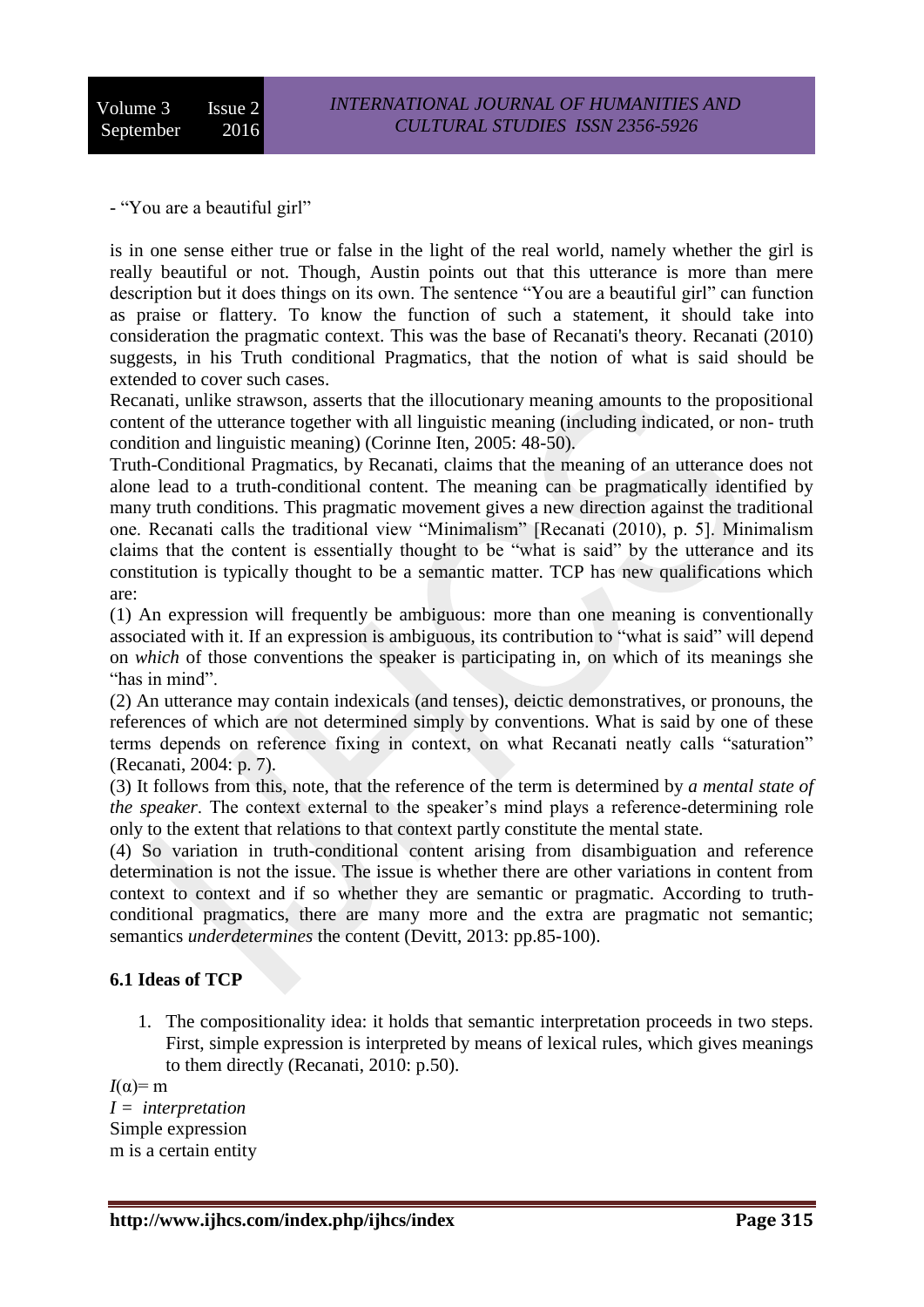Second, complex expressions are interpreted by means of compositional rules, which give meanings to them indirectly, as a function of the meanings of their parts.

 $I(\alpha^*\beta) = f(I(\alpha), I(\beta))$ 

α\*β= complex expression

- $* =$  is an arbitrary mode of combination
- $f =$  the value of certain function
	- 2. Semantic flexibility: the idea of semantic flexibility is that the meaning of a word may vary from occurrence to occurrence, and it may vary, in particular, as a function of the other words it combines with (Recanati,2010: p.54). For example:

"He likes my sister"

- 3. Standing meaning VS occasional meaning: the standing meaning is the meaning which the linguistic form has in isolation. The occasion meaning is the meaning which an occurrence of the word takes on in a particular linguistic context. What varies as a function of the other words in the sentence is the occasion meaning, not the standing meaning (Ibid. p.61).
- 4. Context-dependence: Recanati calls those expressions which depend mainly on the context to get their meaning as "context-sensitive expressions". He argues that the content of a context-sensitive expression depends on the context of the utterance, so what we need is a context- sensitive lexical rule( $1^*$ ) (ibid, pp.67-68):

 $(1^*)$   $I(\alpha)_{c} = f(c)$ 

As for Kaplanian's discussion to this rule (cited in Recanati(2010), f here no longer corresponds to the linguistic expression with which the expression at issue combines, but the function takes the context as an argument. For instance, in the case of praise expression, f is not a matter of that the person who is praised is good or not but what the function of this goodness in the context.

This leads to two terms: the character and content. The character is the constant meaning of the expression, represented as a function from contexts to content. The content  $(1^*)$  is the value, which the character determines, given in a particular context.

Recanati calls this notion as "contextual theory". Contextual theory sees the occasion meaning as the context-dependent content of the expression, determined by (i) the standing meaning (character) of the expression and (ii) the context of utterance.

5. Saturation and modulation: there are two types of contextual processes affecting truth conditions: first, mandatory process of 'saturation' through which indexicals and free variables in a logical form are assigned a contextual value. The second is related to the optional process of 'modulation' through which the meaning (m) of an expression is mapped to distinct meaning  $g(m)$ , where 'g' is a pragmatic function.(Recanati, 2010: pp.72-74)

Recanati gives his general point view for this notion which is:

There may be a semantic flexibility even if the expression whose occasional meaning is affected by the neighbouring words is not context- sensitive in the way in which indexical and semantically under-specified expressions are. (2010: p. 75)

To clearify this idea, Recanati presents this example: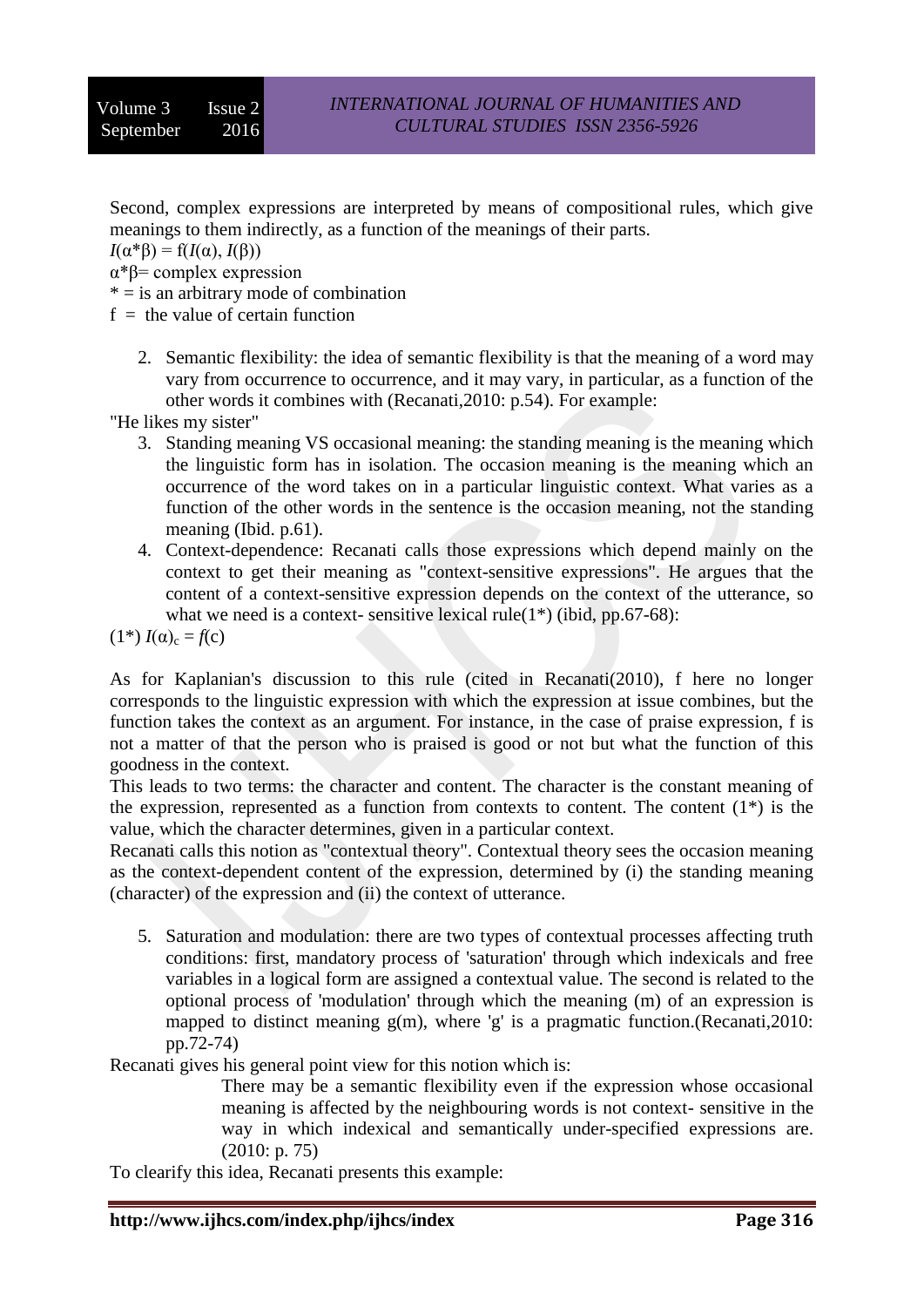"The city is asleep"

A city is not that thing which sleeps. But the interpretation of this expression is either 'sleep' must be interpreted in a metaphorical way meaning Quiet, or 'the city' has to be interpreted metonymically as referring to the people of the city.

According to saturation and modulation, standing and occasion meaning is not distinguished by the expression's character and its context-dependent content, but by means of the distinction between the expression's meaning in the language and the non-literal sense it takes on through the context.

- 6. Compositionality and modulation: Recanati (2010, pp.78-79) argues that the modulated meaning of an expression  $\alpha$  in context c, is:
	- (1<sup>\*</sup>)  $I(\alpha)$ <sub>c</sub> = f(c) where f is the character of expression  $\alpha$

But in this formula, there is no place for modulation, so it should be changed into:  $I(\alpha^*\beta)_c = f(I(\alpha)_c, I(\beta)_c)$ And in a broader sense:

*I*(α\*β)<sub>c</sub> = f(mod(α,c<sup>1</sup>)(*I*(α)<sub>c</sub><sup>1</sup>),mod(β,c<sup>2</sup>)(*I*(β)<sub>c</sub><sup>2</sup>)) = f(g<sub>1</sub>(*I*(α)<sub>c</sub><sup>1</sup>), g<sub>2</sub>(*I*(β)<sub>c</sub><sup>2</sup>))

### **7. Data Analysis**

In order to make the analysis process highly organized and directed to achieve comprehensible results, the researchers follow a particular procedure in the light of the research questions they try to answer; the theoretical framework they apply; and the literary text they choose to be anatomized. This procedure, which is meant to make it easy for the reader to understand the analysis and be convinced with the results, consists of certain steps namely: specifying praise and flattery's utterances within the selected extract; examining the overlap in meaning between praises and flatteries. Besides, examining the effect of social variables, power and distance in the extract and identifying the extract in terms of Recanati's TCP (2010). The researchers have selected purposely the following extract from chapter one of the novel *Pride and Prejudice*, to apply the steps of the analysis procedure mentioned above.

#### *7.1 The Selected Extract*

#### **Mrs. Bennet to Mr. Bennet (Ch1, p. 2)**

- **Mrs. Bennet:** "Oh! Single<sup>(1)</sup>, my dear, to be sure! A single man of large fortune; four or five thousand a year<sup>(2)</sup>. What a fine thing for our girls!<sup>(3)</sup>"
- **Mr. Bennet:** "How so? How can it affect them?"
- **Mrs. Bennet:** "My dear Mr. Bennet," replied his wife, "how can you be so tiresome! You must know that I am thinking of his marrying one of them."
- **Mr. Bennet:** "Is that his design in settling here?"
- **Mrs. Bennet:** "Design! Nonsense, how can you talk so! But it is very likely that he *may* fall in love with one of them, and therefore you must visit him as soon as he comes."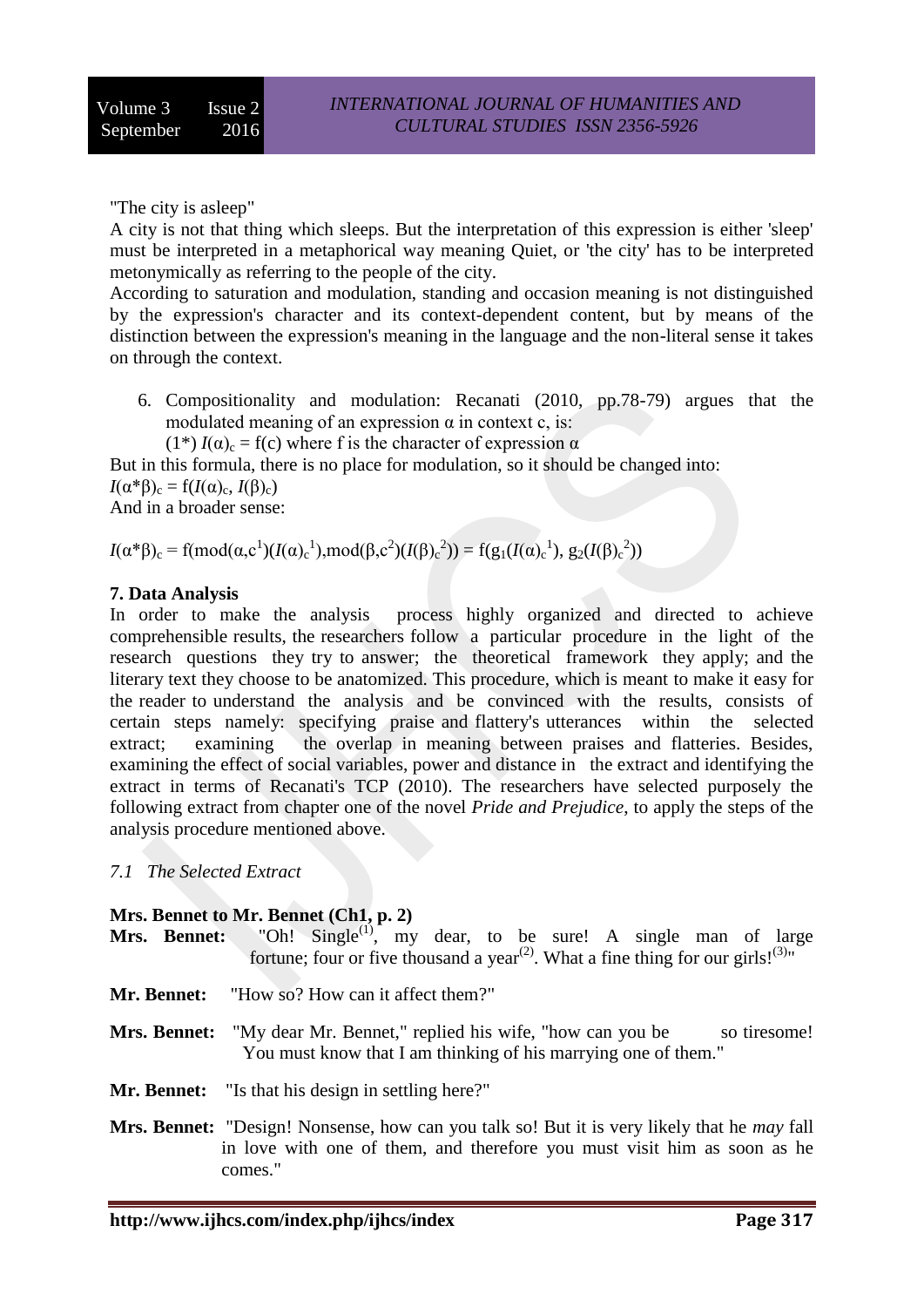| Mr. Bennet: "I see no occasion for that. You and the girls may go, or you may send them by<br>themselves, which perhaps will be still better, for as you are as handsome as<br>any of them <sup>(4)</sup> , Mr. Bingley might like you the best of the party. <sup>(5)</sup> "                                                |
|-------------------------------------------------------------------------------------------------------------------------------------------------------------------------------------------------------------------------------------------------------------------------------------------------------------------------------|
| <b>Mrs. Bennet:</b> "My dear, you flatter me. I certainly <i>have</i> had my share of beauty, but I do not<br>pretend to be anything extraordinary now. When a woman has five grown-up<br>daughters, she ought to give over thinking of her own beauty."                                                                      |
| <b>Mrs. Bennet:</b> "In such cases, a woman has not often much beauty to think of."                                                                                                                                                                                                                                           |
| Mr. Bennet: "But, my dear, you must indeed go and see Mr. Bingley when he comes into the<br>neighborhood." "It is more than I engage for, I assure you."                                                                                                                                                                      |
| Mrs. Bennet: "But consider your daughters. Only think what an establishment it would be for<br>one of them. Sir William and Lady Lucas are determined to go, merely on that<br>account, for in general you know they visit no newcomers. Indeed you must<br>go, for it will be impossible for us to visit him if you do not." |
| Mr. Bennet: "You are over scrupulous surely. I dare say Mr. Bingley will be very glad to see<br>you <sup>(6)</sup> ; and I will send a few lines by you to assure him of my hearty consent                                                                                                                                    |

to his marrying whichever he chooses of the girls; though I must throw in a

#### **7.1.1 Contextualizing the first extract**

good word for my little Lizzy."

Mrs. Bennet, in this extract, is having a conversation with her husband, Mr. Bennet. She is telling him the news of the coming of a rich single gentleman to their village. Besides, she is thinking of marrying one of her five daughters to this gentleman. So she tries to convince Mr. Bennet to pay him a visit when he comes in order to know them. But, Mr. Bennet has no interest in such a thing. Mrs. Bennet continues her insisting to visit the gentleman because such a marriage is acquired by visiting him to fall in love in one of them. Otherwise, he will fall in love with another girl in their village. Moreover, Mr. Bennet, in this extract, tries to convince Mrs. Bennet to go without him to see Mr. Bingley. Mr. Bennet talks about Mrs. Bennet's beauty which may be admired by everyone even such a gentleman, Mr. Bingley. But Mrs. Bennet does not believe him and thought that he is flattering her. Then, Mrs. Bennet continues her persuasion to Mr. Bennet by making him think about the good fortune that could be for her daughters. Though, Mr. Bingley is not convinced, he insists on that Mr. Bingley will be glad to see Mrs. Bennet.

#### **7.1.2 Analyzing the first extract**

The first extract contains six utterances that reflect the speech acts of praise and flattery. This extract is taken from chapter one. Two characters are involved in this extract, namely, Mrs. Bennet and Mr. Bennet. The following table (6.1) summarizes the selected utterances, their producers, receivers, social power and distance: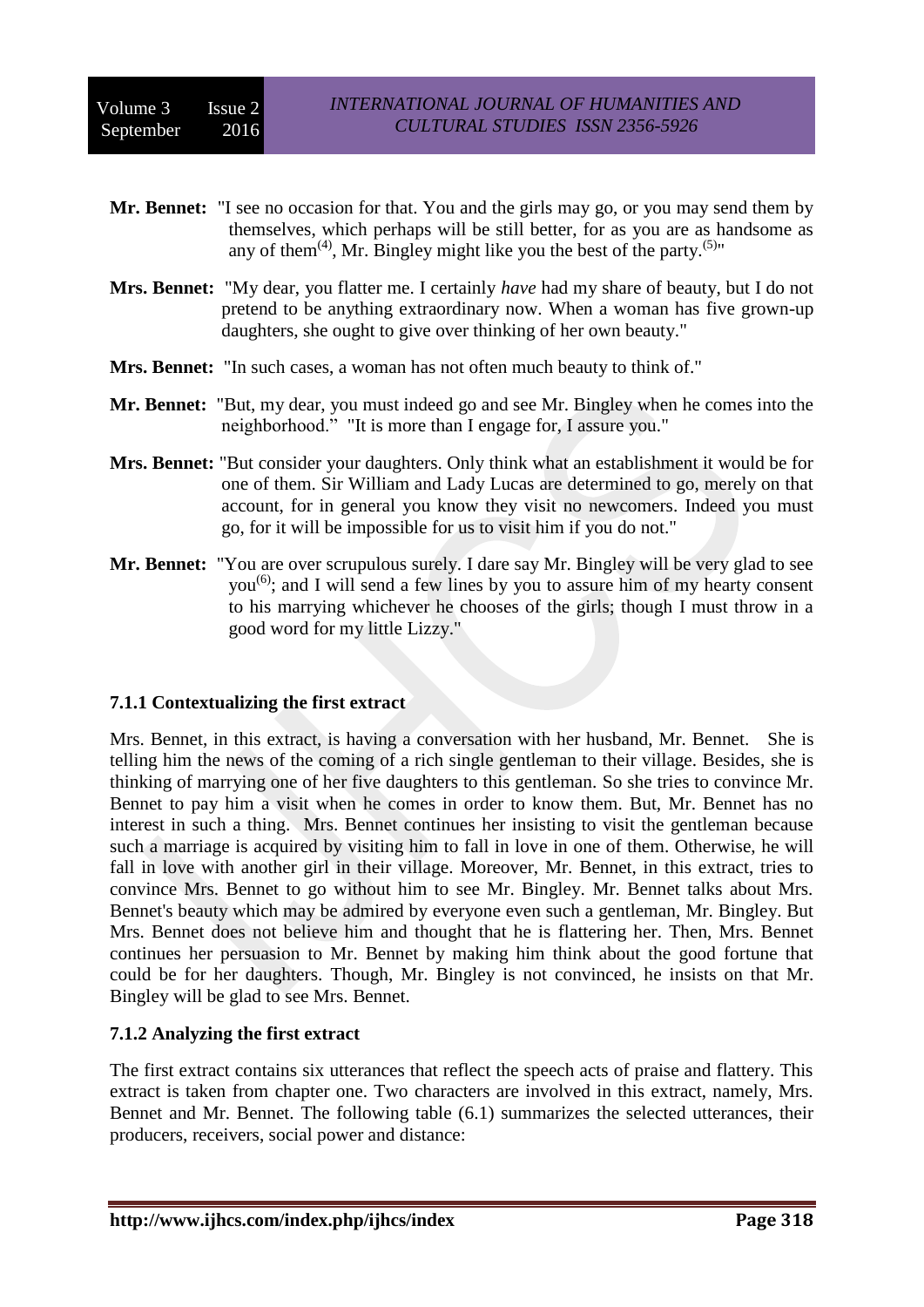| No.              | Praiser/<br>flatterer | <b>Utterance</b>                                                      | Praisee/<br>flatteree | Form             | Social<br>power | Social<br>distance | line<br>no.    |
|------------------|-----------------------|-----------------------------------------------------------------------|-----------------------|------------------|-----------------|--------------------|----------------|
| 1.               | Mrs.<br>Bennet        | Oh! Single                                                            | Mr. Bingley           | non-<br>sentence | Low-high        | Close              | $\mathbf{1}$   |
| 2.               | Mrs.<br>Bennet        | A single man of large<br>fortune; four or five<br>thousand a year.    | Mr. Bingley           | Phrase           | Low-high        | Close              | $\mathbf{1}$   |
| 3.               | Mrs.<br>Bennet        | What a fine thing for Mr. Bingley<br>our girls!                       |                       | Sentence         | Low-high        | Close              | $\overline{2}$ |
| $\overline{4}$ . | Mr.<br>Bennet         | for<br>as<br>as<br>you<br>are<br>handsome as<br>any of<br>them,       | Mrs. Bennet           | Clause           | High-low        | Close              | 14             |
| 5.               | Mr.<br>Bennet         | Mr. Bingley might like   Mrs. Bennet<br>you the best of the<br>party. |                       | Sentence         | High-low        | close              | 15             |
| 6.               | Mr.<br>Bennet         | I dare say Mr. Bingley<br>will be very glad to see<br>you.            | Mrs. Bennet           | Sentence         | High-low        | Close              | $30 - 31$      |

# **Table (6.1): Utterances, their praiser/flatterer, praisee/ flatteree, social power and distance in the first extract**

# **7.1.2.1 Examining the overlap in meaning between praise and flattery**

Mrs. Bennet, in the first utterance, gives a good feature about the gentleman which is that he is single, preceded by an appreciation interjection "Oh". Mrs. Bennet says that the gentleman has no wife which is good news according to any mother in that village. Mr. Bennet, on the other hand, does not care for such a thing. The standing meaning of "Oh! Single" is praising according to the lexical and syntactic structures, but it may also mean flattery.

The three utterances given in this extract represent the speech act of praise. Though in the answer that is given by Mrs. Bennet for the first utterance indicates that it is not a praise but flattery as she said "you flatter me". This produces an overlap in the understanding such utterances, though they are said in a very simple understandable language.

This overlap is represented through the ambiguous truth for the reader. May be Mr. Bennet has really intended his utterance to be something like Mrs. Bennet is "as handsome as any of them, Mr. Bingley might like you the best of the party" and "I dare say Mr. Bingley will be very glad to see you". At the same time there might be another function for uttering such praises.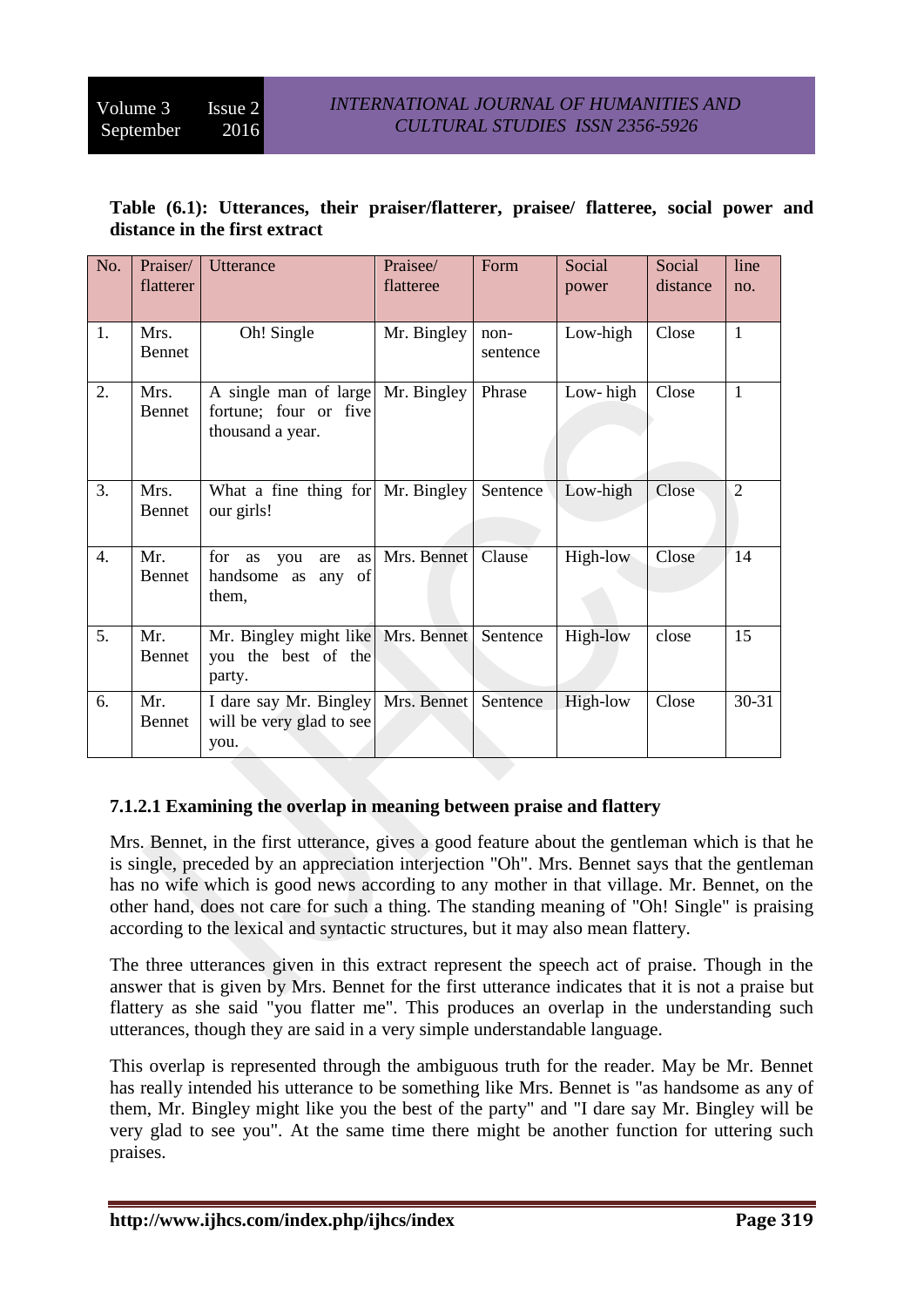# **7.1.2.2 Identifying the social power and distance among the characters in this extract**

The above utterances take place between a wife and her husband which means that they are in the scope of the family. The one whom they are talking about has a higher social power than them.

Mr. Bingley is a powerful young man according to the referent Power. This gives him the ability to convey a sense of personal acceptance or approval because of his richness and charisma. These are positive qualities of a young man to be a husband for any woman in the village at that time. Accordingly, Mrs. Bennet is very admirable with Mr. Bingley.

As far as Mr. Bennet is concerned, he is more powerful than Mrs. Bennet according to the legitimate Power. Since, as in the Arabic society, the position of a husband gives the ability to over control the other members of the family. That is why Mrs. Bennet tries to compliment Mr. Bennet in order to convey him because might refuse.

### **7.1.3 Applying the TCP theory of truth**

In accordance with the TCP theory of truth, truth is created when the propositional contribution of many context-sensitive expressions to what is directly said is a meaning that undergoes pragmatic adjustment and thus differs from any of the literal contents that the expression might fix. These pragmatic adjustments (or 'modulations' as Recanati calls them) are part of what is said, that is, the relative truth-conditional content of the utterance and the articulated aspect of the Austinian proposition. The Austinian proposition is the full content which is, for example, the possible content of an assertion and which is capable of being true or false (Romero and Soria, 2013: Pp. 159-160).

In particular, this creation is basically a conflict between what is expected and what actually occurs. According to Recanati's TCP, this extract can be analyzed by applying TCP theory of Recanati in which Mrs. Bennet intends something by saying her utterances. Thus, she gives exaggerating praise about the gentleman by which she intends to persuade Mr. Bennet. First of all, these utterances have semantic flexibility; the above three utterances could indicate the meaning of praising or flattery. The function of those utterances is convincing Mr. Bennet to visit him; and it is not only to show the real good feature of that gentleman. Being a single gentleman, concerning their society, is a very admirable feature; yet, it is a matter of selfbenefit. In the second utterance Mrs. Bennet repeats that he is single and a rich man. Then, in the third utterance Mrs. Bennet gives the reason why she has given all previous admiration utterances. She asserts that such a gentleman is a suitable husband for one of her daughters. To decide whether they mean praise or they are just a flattery, the researcher will apply Recanati's general formula:

 $\triangle$  *I* (utterances) = *function of* (utterance, as praise) + *function of* (utterance, as flattery).

- The function of these utterances as praise has no benefit for Mrs. Bennet.
- The function of these utterances as flattery has a benefit for Mrs. Bennet.
- According to the context of the utterances, Mrs. Bennet cares for her benefit since she has five daughters that she wants husbands for them, so the most appropriate function is the benefit for Mrs. Bennet.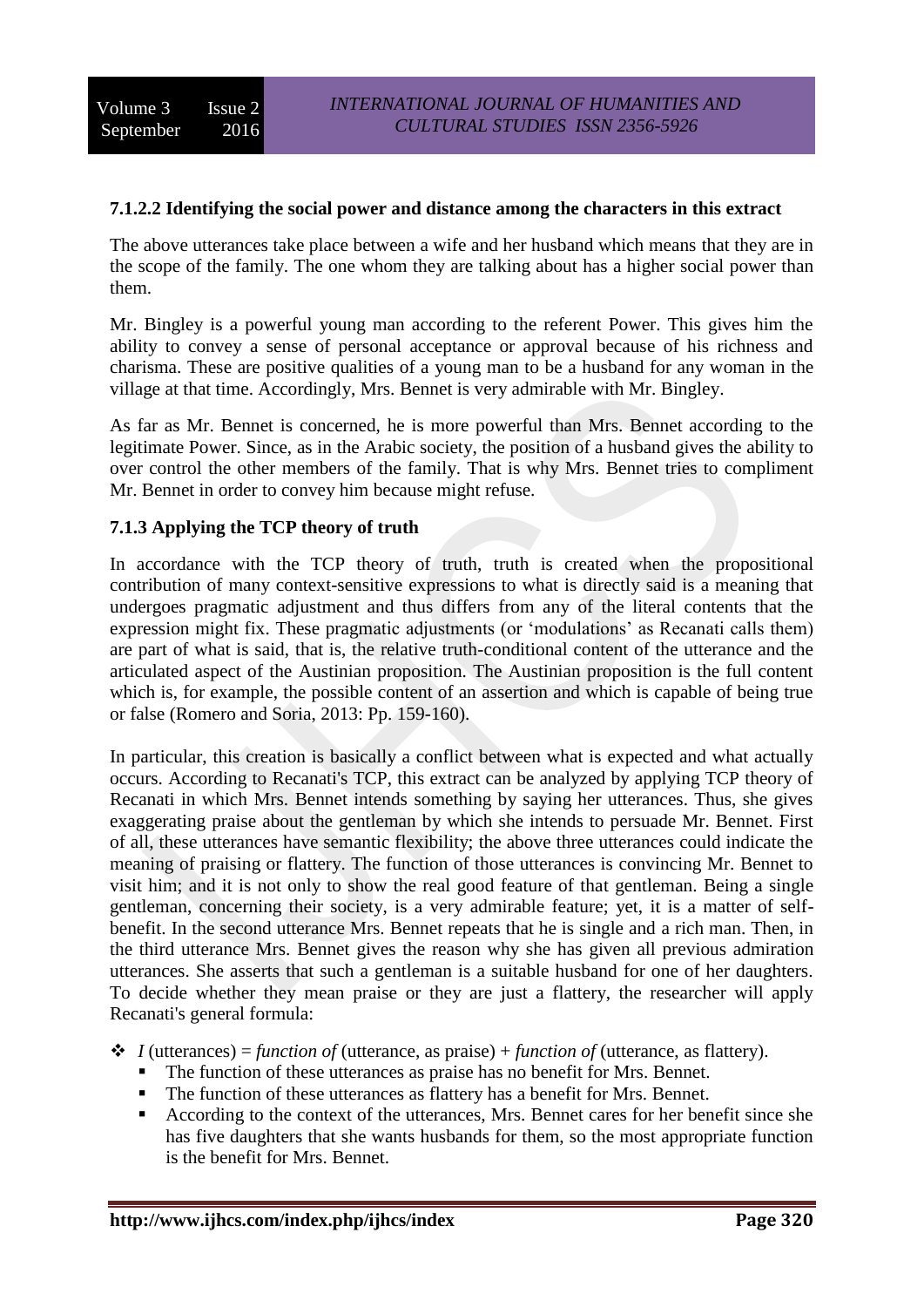Accordingly, the interpretation of these utterances is the following:

- The standing and occasional meaning of such direct speech acts is praise. Since these acts are true; Mr. Bingley is really single and a rich man. But concerning third, fourth and fifth utterances, their standing meaning is praise while the occasional meaning is flattery. That is because Mrs. Bennet has heard news about a gentleman coming, and she wants to go and see him. So Mrs. Bennet flatters Mr. Bingley just for the sake of persuasion. Though, Mrs. Bennet is not sure about her news about that gentleman though she is not lying, she admires a man who she has not seen yet.
- Concerning Mr. Bennet, he intends something by saying his utterances. Thus, he gives an exaggerated praise about Mrs. Bennet by which he intends to persuade her to go without him. First of all, these utterances have semantic flexibility; they could mean praise or flattery. To decide whether they mean praise or they are just a flattery, the researcher will apply Recanati's formula of compositionality:
- $\triangle$  *I* (utterances) = *function of* (utterance, as praise) + *function of* (utterance, as flattery).
	- The function of these utterances as praise has no benefit for Mr. Bennet.
	- The function of these utterances as flattery has a benefit for Mr. Bennet.
	- According to the context of the utterances, Mr. Bennet told Mrs. Bennet such praises in order to not to visit Mr. Bingley himself. So the real function of such praises is for Mr. Bennet benefit.

Accordingly, the interpretation of these for utterances is the following:

The standing meaning of such direct speech acts is praise, while the occasional meaning of them is flattering since the basis of these flatteries is the news of a rich gentleman's coming. This is very beneficial to Mrs. Bennet because he may be a very suitable husband for one of her five daughters. So, these acts have the right subjectivity according to Recanati(2010,p.88) formula:

| $AB \longrightarrow A\& B$      | (i.e.) utterance                  | praise& flattery   |
|---------------------------------|-----------------------------------|--------------------|
| $AB \longrightarrow A$ (praise) | left subjectivity                 |                    |
| $Or,$                           | $AB \longrightarrow B$ (flattery) | right subjectivity |

# **8. Conclusion**

This paper is different from other studies already dealt with praise and flattery in many aspects. The first aspect is embodied in the model followed; in other words, the researchers have relied on Recanati's TCP model (2010) in analyzing those two acts while illocutionary force of Austin's and Searle's model is followed in other studies. The second aspect is that praise and flattery, in this paper, has been studied as a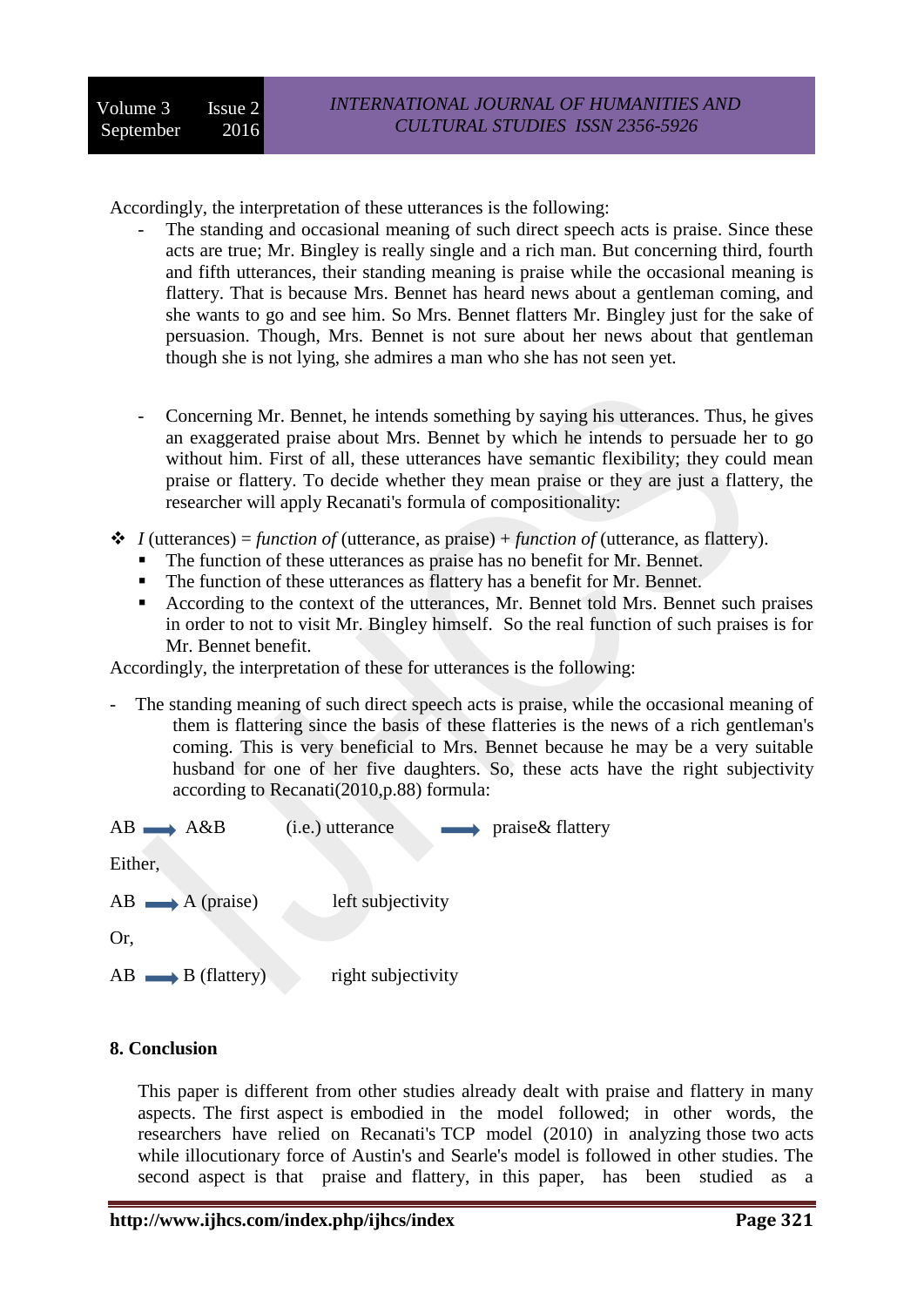pragmalinguistictic phenomenon whereas in the other studies it is considered as sociolinguistic or psychological phenomenon. The researchers of the present study have employed Recanati's TCP theory (2010) as a theoretical framework; so as to test its rules to get the standing and occasional meaning of such acts. The present study has reached to the conclusion that praising act has the same standing and occasional meaning which means it is always a direct speech act. Flattering, on the other hand, has a different standing and occasional meaning which means it is an indirect speech act. This difference between literal and occasional meanings produces a kind of irony in Austen's *Pride and Prejudice*. Furthermore, praise is a voluntary act without any benefit for the speaker, while flattery is given to fulfil a specific benefit for the speaker. Concerning the social power, praising act is affected by the power of love. In flattery, there is an effect of the legitimate and referent power. As for distance, praise and flattery are not affected by distance since there is always praise and flattery among the family members. Besides, among strangers there is also praise and flattery.

**Acknowledgements:** The researchers of the present study are grateful to the College of Education for Women, University of Baghdad, Al-Jadiriyya, for conducting this study.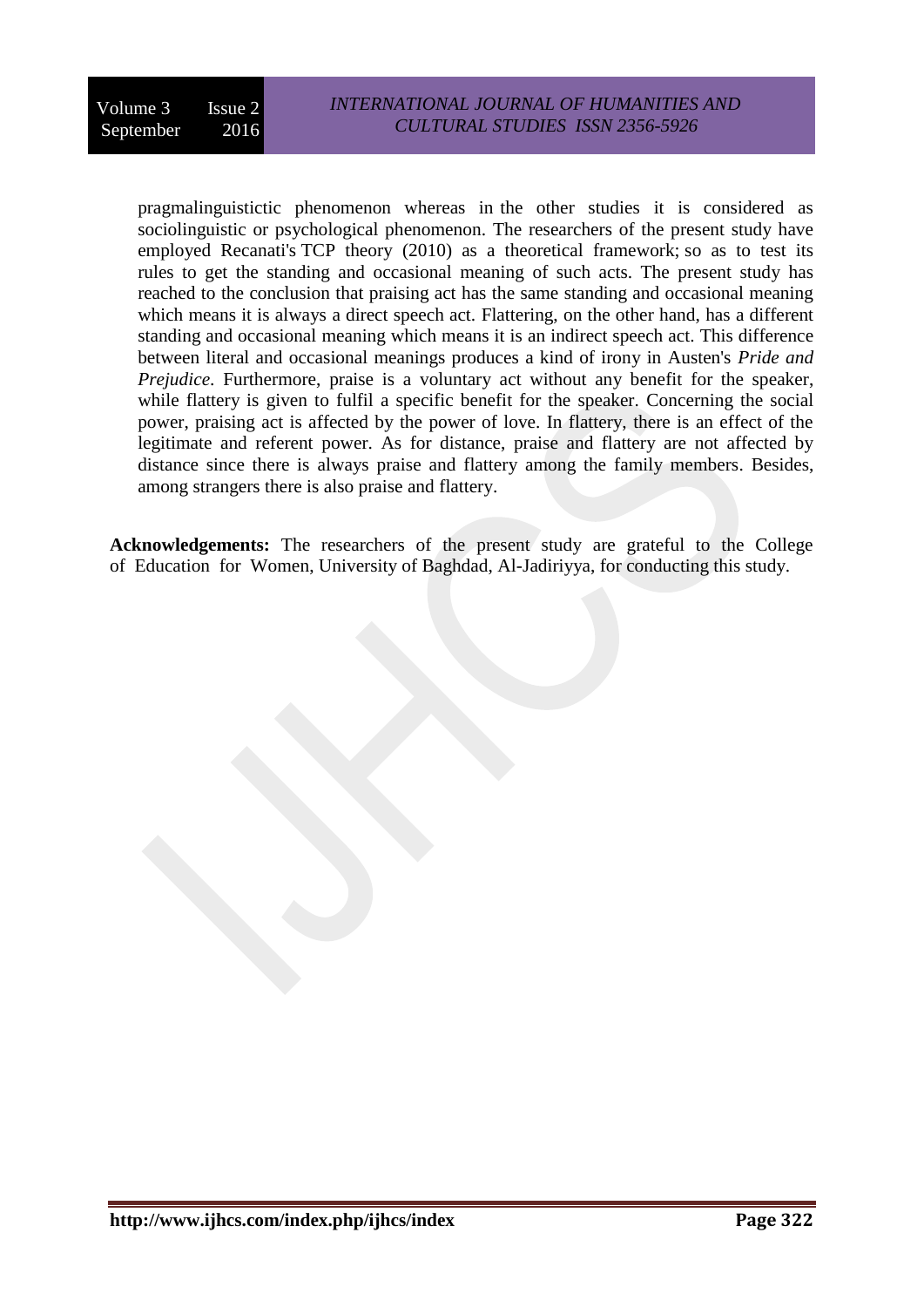#### **References**

Atchison, Jean (1999). *Linguistics*. London: Hodder Headline Plc.

Austin, J.L. (1962). *How To Do Things With Words*. London: Oxford University Press.

- Al-Abodi, Iman; Al-Ameedi, Riyadh and Jibreen, Maysa'a (2007). The Use of 'Praise' Speech Acts in Selected Texts of the Holy Bible. *Journal of Al-Qadisiya University*. Vol.10, 3, pp. 7-16.
- Backman, C.W. and Secord (1959). The Effect of Perceived liking on Interpersonal attraction. *SAGE social science collections*, Vol. 12, 379-384.
- Brown, P. and Levinson, S. (1978/1987). *Politeness*. London: Cambridge University Press.
- Carnegie, Dale (2010). *How to Win Friends and Influence People: The First\_ and Still the Best Book of its Kind to Lead You to Success*. New York: General Press.
- Crystal, David (2008). A Dictionary of Linguistics and Phonetics (6<sup>th</sup> ed). Australia: Blackwell Publishing.
- Devitt, Michael (2013). *Is There a Place for Truth-Conditional Pragmatics?* London: Teorema.
- Eylon, Yuval and David, Heyd (2008). Flattery. *International Phenomenological Society*, Vol.77, 3, 685–704.
- Foers, E. and Jones, J. (1960). *Comprehension and Precise*. London: Oxford University Press.
- Holmes, Janet (1988). Paying Compliments: A Sex-Preferential Positive Politeness Strategy. *Journal of Pragmatics*, Vol.12(4), 445-465.
- Holmes, Janet (1995). *Women, Men and Politeness*. New York: Longman Group Limited.
- Holmes, Janet (2008). *An Introduction to Sociolinguistics: Learning about Language*. New York: Pearson Longman.
- Huang, Y. (2012). *The Oxford Dictionary of Pragmatics*. Oxford: Oxford University Press.
- Huang, Y. (2014). *Pragmatics.* (2<sup>nd</sup> ed.). Oxford: Oxford University Press.
- Jones, Edward (1964). *Ingratiation, a Social Psychological Analysis*. New York: Meredith Publishing.
- Jones, E.E.; Gergen, K.J. and Davis, K.E. (1962). Some Determinants of Reactions to Being Approved or Disapproved as a Person. *Psychological Monograghs*. Vol.76, 521, 1-17.

Leech, Geoffrey (1983). *Principles of Pragmatics*. New York: Longman. Linguistics. Library.